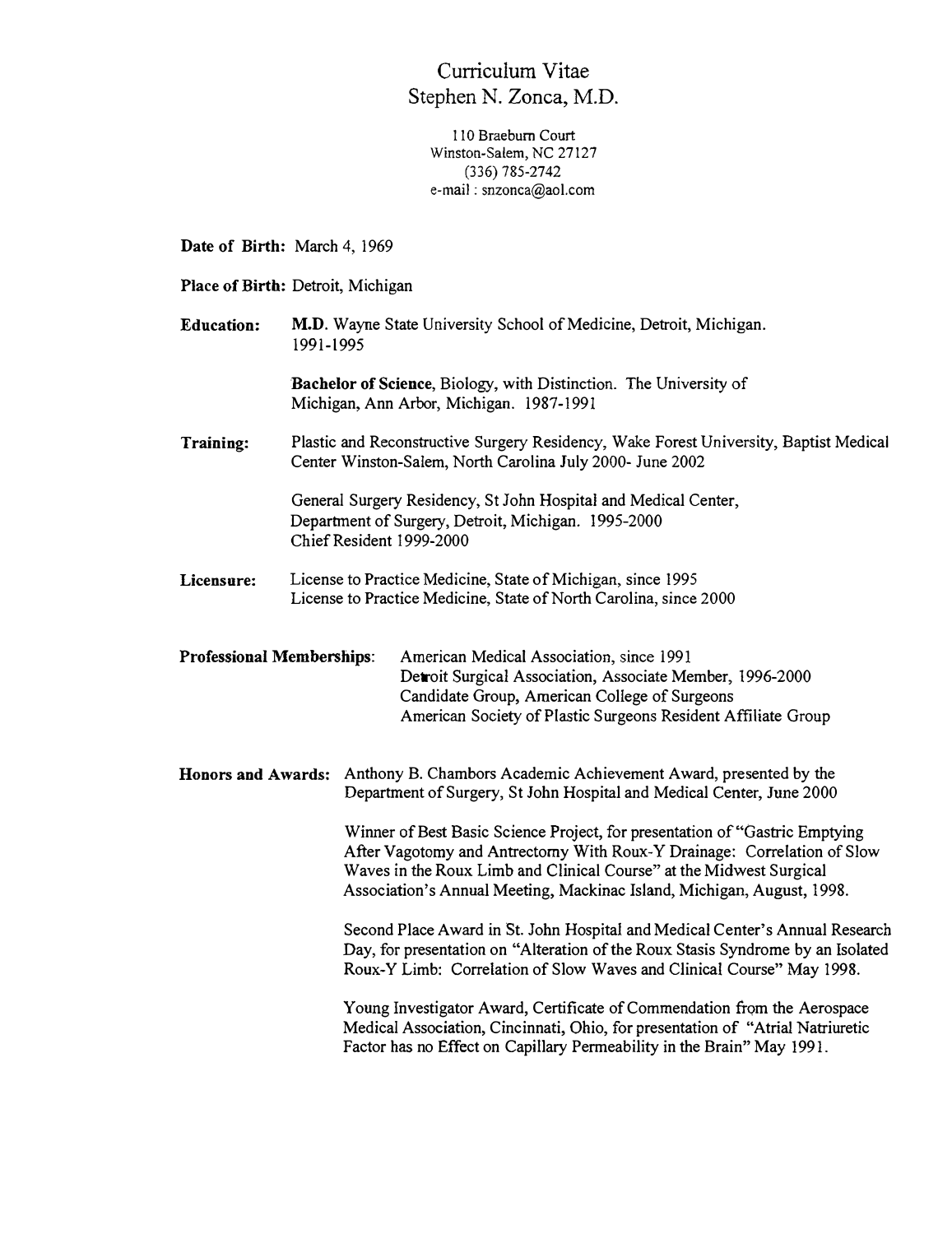Curriculum Vitae Stephen N. Zonca, M.D.

**Publications:**  Hawasli A, Zonca S, Watt C, Rebecca A. Should Needle Localization Breast Biopsy Give Way to the New Technology; the Advanced Breast Biopsy Instrumentation Am Surg 2000; 66:648-652

> Rizzo P, Zonca S. Complications of Abdominal Vagotomy in the Dog. Journal of Investigative Surgery, 1999; 12:237-239.

Zonca, S Rizzo, P. Alteration of the Roux Stasis Syndrome by an Isolated Roux Limb: Correlation of Slow Waves and Clinical Course Am Surg 1999;65 :666-672

Hawasli A, Zonca, S. Laparoscopic Repair of Paraesophageal Hiatal Hernia. Am Surg 1998;64:703-710

**Presentations:** "Long Term Developmental Outcome in Children With Deformational Plagiocephaly" Frederick A. Coller Surgical Society Meeting, Galena, Illinois, October 2001 \*anticipated

> Resident Panel Member, Detroit Trauma Symposium, Detroit, Michigan. November 1999

"Gastric Emptying After Vagotomy and Antrectomy With Roux-Y Drainage: Correlation of Slow Waves in the Roux Limb and Clinical Course" Midwest Surgical Associations Forty First Annual Meeting, Mackinac Island, Michigan, August, 1998.

"Alteration of the Roux Stasis Syndrome by an Isolated Roux-Y Limb: Correlation of Slow Waves and Clinical Course" Oakland Health Education Program Annual Research Forum, V.A. Hospital, Detroit, Michigan, May 1998.

"Gastric Emptying After Vagotomy and Antrectomy with Roux-Y Drainage: Correlation of Slow Waves and Clinical Course" Michigan Chapter of the American College of Surgeons Forty-Fifth Annual Meeting, East Lansing, Michigan, May 1998.

"Alteration of the Roux Stasis Syndrome by an Isolated Roux-Y Limb: Correlation of Slow Waves and Clinical Course" St. John Hospital and Medical Center Annual Research Day, Detroit, Michigan, April, 1998.

"Atrial Natriuretic Factor has no Effect on Capillary Permeability in the Brain" Aerospace Medical Association Sixty-Second Annual Meeting, Cincinnati, Ohio, May 1991.

**Additional Activities:** Elected Surgical Representative to the Graduate Medical Education Committee, St. John Hospital, 1999-2000.